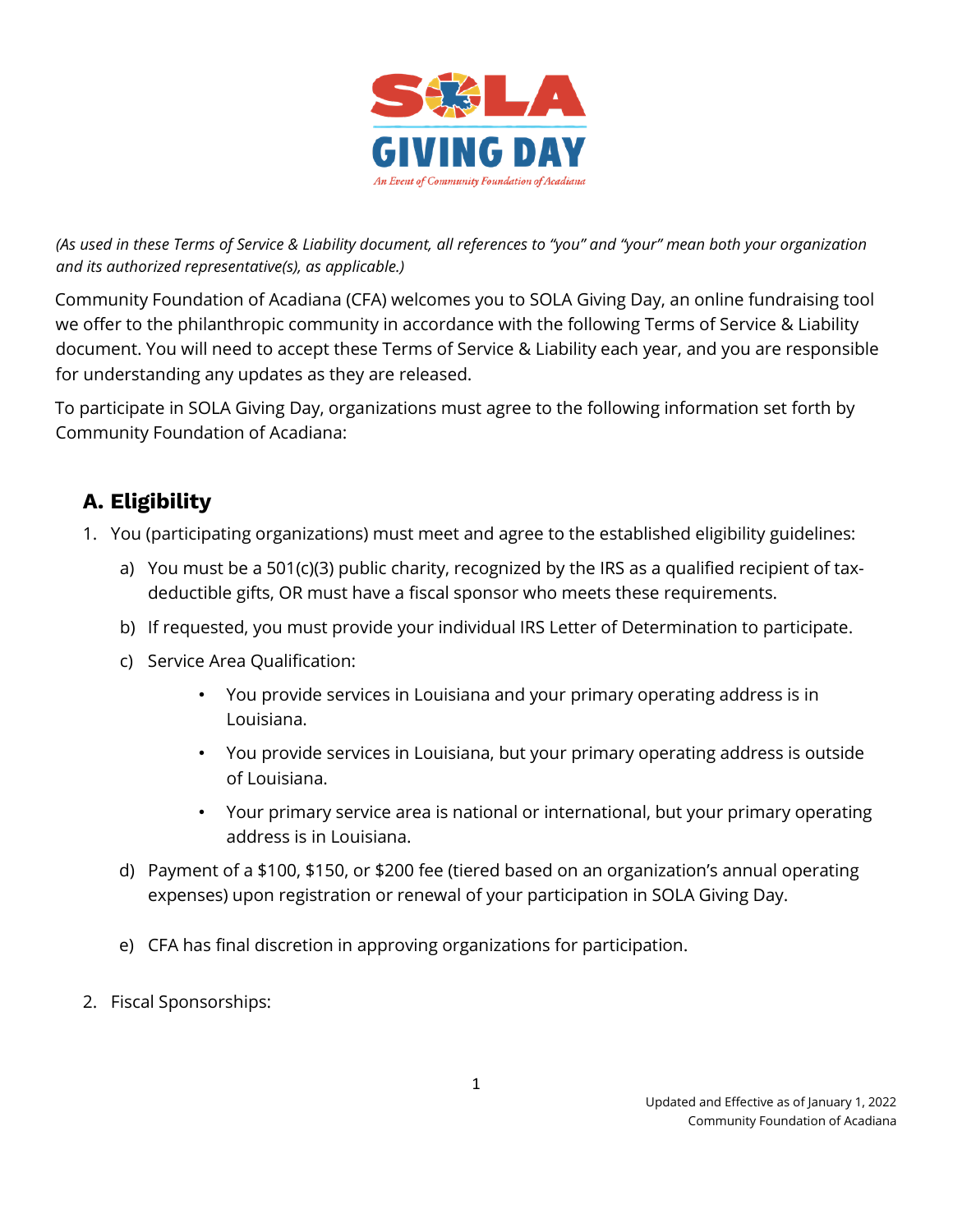

- a) An eligible organization has a history of acting as a fiscal sponsor/agent for another program. This organization can have more than one profile with the same federal tax ID number.
- b) An organization cannot participate if it is a new project that would like to raise money for the first time but does not have an existing fiscal sponsor/agent relationship. SOLA Giving Day does not assist with arranging fiscal sponsor/agent relationships for eligibility to receive funding through SOLA Giving Day.
- c) Fiscal sponsor's approval must be given and IRS Letter of Determination from said fiscal sponsor must be provided if requested.

#### **B. Your Organization's Information**

- 1. You certify that, to the best of your knowledge, all the information entered to your SOLA Giving Day profile is accurate and correct.
- 2. You agree to notify SOLA Giving Day, as soon as possible, should your organization cease, substantially reduce its operations, change its Public Charity Status, become fiscally sponsored, or should the Internal Revenue Service propose to revoke its Section 501(c)(3) status.
- 3. You agree that CFA may remove your profile from solagivingday.org in its sole discretion at any time and for any reason.
- 4. You understand that you are solely responsible for your organization's profile page and any associated fundraising pages, and that CFA has no responsibility for the content of such pages.
- 5. You agree that CFA and SOLA Giving Day may identify you by name and online donation results in various promotional materials in its sole discretion.
- 6. You understand that CFA and SOLA Giving Day have the right to use for its own purposes all data entered to solagivingday.org for purposes that include, but may not be limited to, analyzing trends, understanding results, and assessing patterns.
- 7. Net funds raised will be distributed via ACH direct deposit, and you are responsible for updating your bank account and routing number on your profile page should changes occur. Failure to do so may result in a delay or an inability to receive your funds.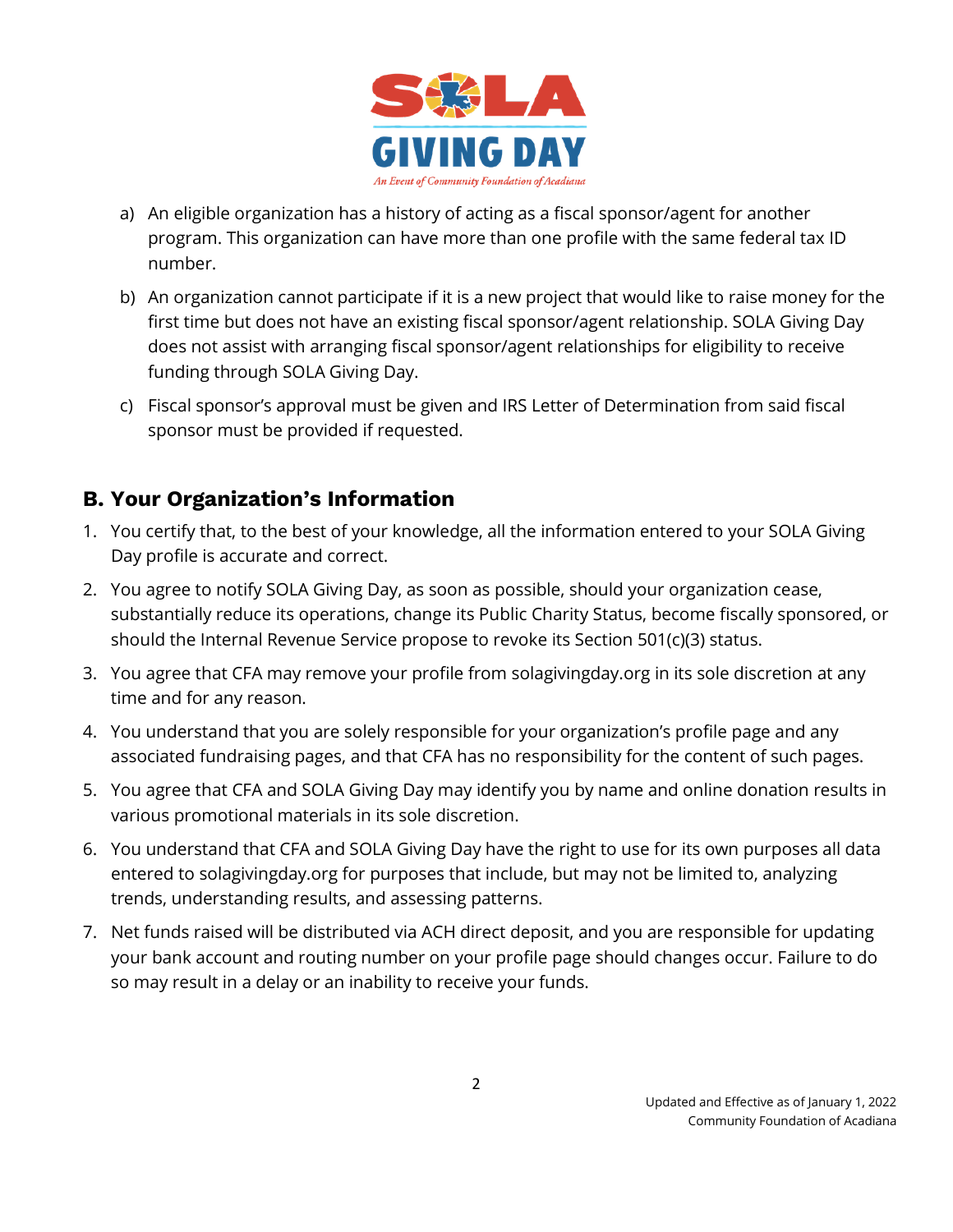

- 8. You understand that SOLA Giving Day will not share or sell donor information to any other organization or third party but does reserve the right to communicate with donors for the purpose of user surveys, newsletters, and general education about philanthropy.
- 9. You agree that CFA may add user emails to its communications to update SOLA Giving Day participants about CFA and SOLA Giving Day activities.
- 10. You agree to maintain the accuracy of your information, to participate in user surveys, to provide information on matching gifts received in relation to SOLA Giving Day, and to use solagivingday.org in the spirit in which it was created.
- 11. You are responsible for reviewing and complying with materials sent to you including, but not necessarily limited to, the electronic newsletters and disbursement emails.

# **C. Use of SOLA Giving Day Platform**

- 1. You agree that no donations you receive through solagivingday.org will be used for the following purposes and that you will not solicit donations through solagivingday.org for such purposes:
	- a) To support political activities
	- b) To purchase raffle tickets
	- c) To pay for a membership, dinner, event tickets, auction items or any other activity that provides a benefit to the donor.
	- d) To pay for personal expenses, including tuition, incurred by a director, officer, or employee of your organization or any of their relatives.
- 2. You acknowledge that solagivingday.org can only be used to accept charitable contributions and that it cannot be used to process retail sales or payments for "quid pro quo" items.
- 3. You acknowledge that you will have the ability to access all donor contact information once a donation has been processed unless the donor has requested to remain fully anonymous in those instances.
- 4. You acknowledge that you are solely responsible for cultivating each donor and that CFA and SOLA Giving Day will not do so on your behalf. SOLA Giving Day will provide training and materials but will not recruit donors on behalf of your specific organization.
- 5. CFA and SOLA Giving Day will operate solagivingday.org and all associated activities in full compliance with all applicable laws, rules, and regulations, and it will not violate or infringe the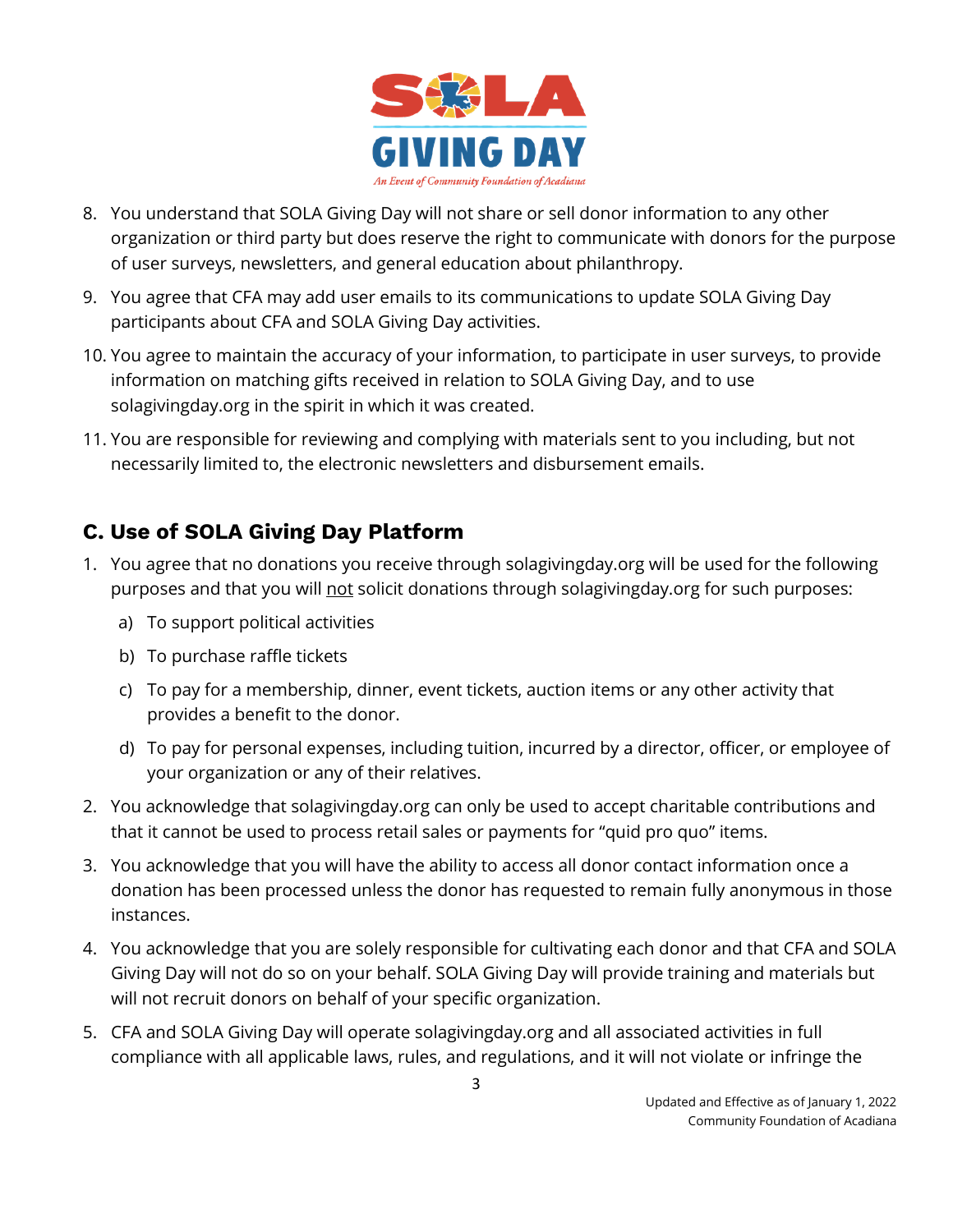

rights of others. You agree that CFA has the right to delete your profile from solagivingday.org, without notice to you except to the extent required by law, if it is found to include any material that is offensive or that is claimed to violate or infringe upon the intellectual property rights of others.

- 6. You agree that CFA provides solagivingday.org on an "as is" and "as available" basis and makes no representations or warranties of any kind, express or implied, as to the operation of solagivinday.org or the information, content or materials included on that website. To the fullest extent permissible by applicable law, CFA disclaims all warranties, express or implied, including but not limited to implied warranties or merchantability and fitness for any particular purpose. CFA will not be liable for any damages of any kind arising from the use of or inability to use solagivingday.org.
- 7. You understand that CFA continually seeks ways to support organizations that participate in solagivingday.org, and that CFA may discontinue such support at any time.
- 8. You agree, as a participating organization, to direct all SOLA Giving Day fundraising requests/asks to your solagivingday.org profile page.

### **D. Marketing/Promotion**

- 1. You agree to publicize your relationship with SOLA Giving Day appropriately in all media, annual reports, website, newsletters, press releases and email communications, and to use the SOLA Giving Day and SOLA Giving Day logos and trademarks when doing so. CFA grants you a revocable, royalty-free, and non-exclusive license to use its logos and trademarks solely for such purpose.
- 2. You agree, if you engage in social media such as Facebook and Twitter, to use such social media in reasonable and appropriate ways to support SOLA Giving Day and to promote solagivingday.org.
- 3. You should promote the event to your donors through methods of your choosing and may take advantage of the SOLA Giving Day promotional and marketing materials that are made available on solagivingday.org. Any paid promotional methods utilized by you are solely at your organization's discretion and expense.
- 4. CFA will promote SOLA Giving Day through its media partners and websites and will provide you with social media marketing kits and training. You will receive a customized organization donation page with a personalized link. You are responsible for providing your organizational information, logo, and images for use on your personal donation page.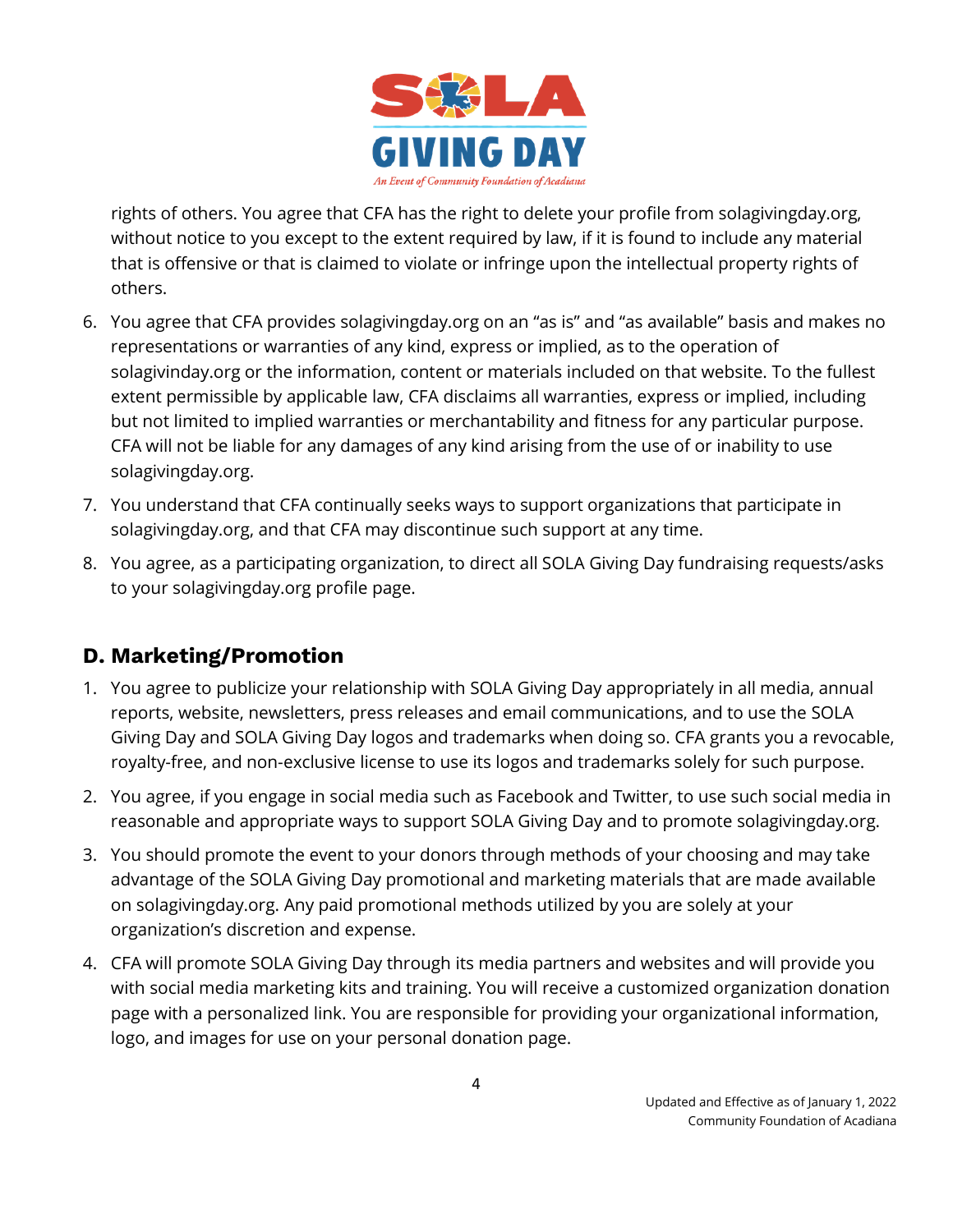

## **E. Donation Processing**

- 1. You agree that SOLA Giving Day may treat, for public and promotional purposes, gifts made through solagivingday.org in the name of your organization as gifts to CFA on your behalf. However, gifts will be processed as having been made to "(insert name of your organization)" which is how it will appear on your donor's bank or credit card statement.
	- a) You agree to educate/inform your donors as to how these charges will appear on their bank or credit card statements, ensuring the donor understands this charge is related to their donation to you on solagivingday.org.
- 2. You acknowledge that SOLA Giving Day will subtract a fee from each online donation for credit card/donation payment processing.
	- a) For online donations made with a credit/debit card, donors will be subjected to a  $3\% +$ \$0.30 fee.
	- b) For donations made online using a credit/debit card, donors will have the option to cover this fee. If donors "opt-in" to this option, their donation total will increase by 3% +\$0.30. If they do not "opt-in," an organization will receive a net distribution of the donation total minus 3% +\$0.30.
	- c) For donations processed online via ACH/electronic check, using checking/savings account details, the minimum donation is \$100.00 and the fees subtracted or covered will be \$3.00 per donation.
	- d) For donations made offline via personal check or other and paid directly to the participating organizing, there will be no fee assessed to the donation.
	- e) For donations made offline via personal check or other and paid to CFA, the fees subtracted will be 2% of the donation, with the fee being capped at \$200. There is no option for donors to cover these offline gifts processed through CFA.
- 3. If there are returned check fees, or fees associated with disputed debit/credit card transactions that result in a refund, the nonprofits will still be responsible for the fees charged on donations (as outlined in Section E.2) along with any fees charged by the payment processor or the bank for these returned/disputed/refunded donations.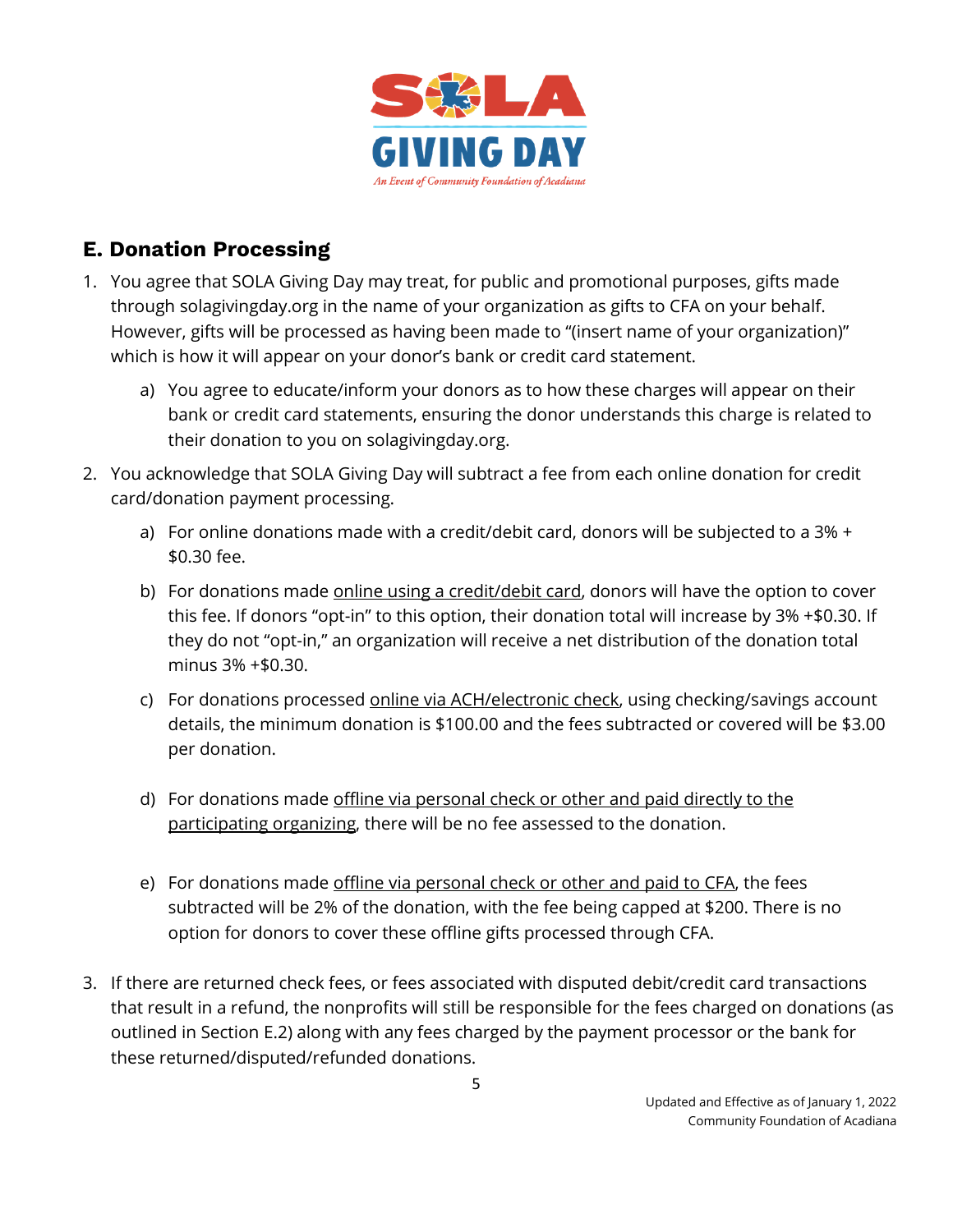

- 4. SOLA Giving Day, while primarily an online fundraising program, also allows donations offline via personal check or other donation methods. For offline donations to be counted for SOLA Giving Day, they MUST be made payable to the participating organization and delivered to them during the early giving period or on the established SOLA Giving Day. Donations not made or delivered during this time frame will (1) not be counted towards the organization's fundraising totals, (2) not assist organizations in winning prizes, and (3) not be eligible for matching funds.
- 5. CFA uses GiveGab as its technology partner for the SOLA Giving Day program. GiveGab is a recognized technology leader for incentive-based fundraising programs. Donor transactions are secure, backed by a PCI Level 1 secure service provider certification.
- 6. You acknowledge that, for online donations, the net amount due to each nonprofit will be deposited in a daily batch by Stripe directly into each nonprofit's bank account, normally within 3-5 business days of the transaction. The initial batch may take up to 10 business days to be paid out. GiveGab nor CFA has access to any online donation funds.
- 7. If your organization is the recipient of matching funds, CFA DAF donations, or other offline donations **processed by CFA**, you acknowledge that CFA will make one disbursement to you (via ACH direct deposit) for the net total of these funds approximately 4-weeks post-event after the reconciliation process is completed.

*CFA reserves the right to change these Terms of Service at any time in any respect without prior notice to you. You may always review the most current version on solagivingday.org under the 'For Nonprofits' tab.* 

#### **Liability Disclaimer:**

As the appointed representative, I hereby release CFA, SOLA Giving Day, and its affiliates, officers, board, and employees, jointly and severally, from any claims for any loss or damage sustained while participating in SOLA Giving Day. This disclaimer extends, applies to, and also covers and includes all unknown, unforeseen, unanticipated and unsuspected injuries, damages, losses and liability and the consequences thereof, as well as those now disclosed and known to exist. The provisions of any state, federal, local or territorial law that release such party from liability shall not extend or apply to claims, demands or damages which are unknown or unsuspected to exist at this time to the person executing such release. This authority also extends to coordination of participation efforts and use of public content from this organization's websites for marketing purposes. It is further understood and agreed